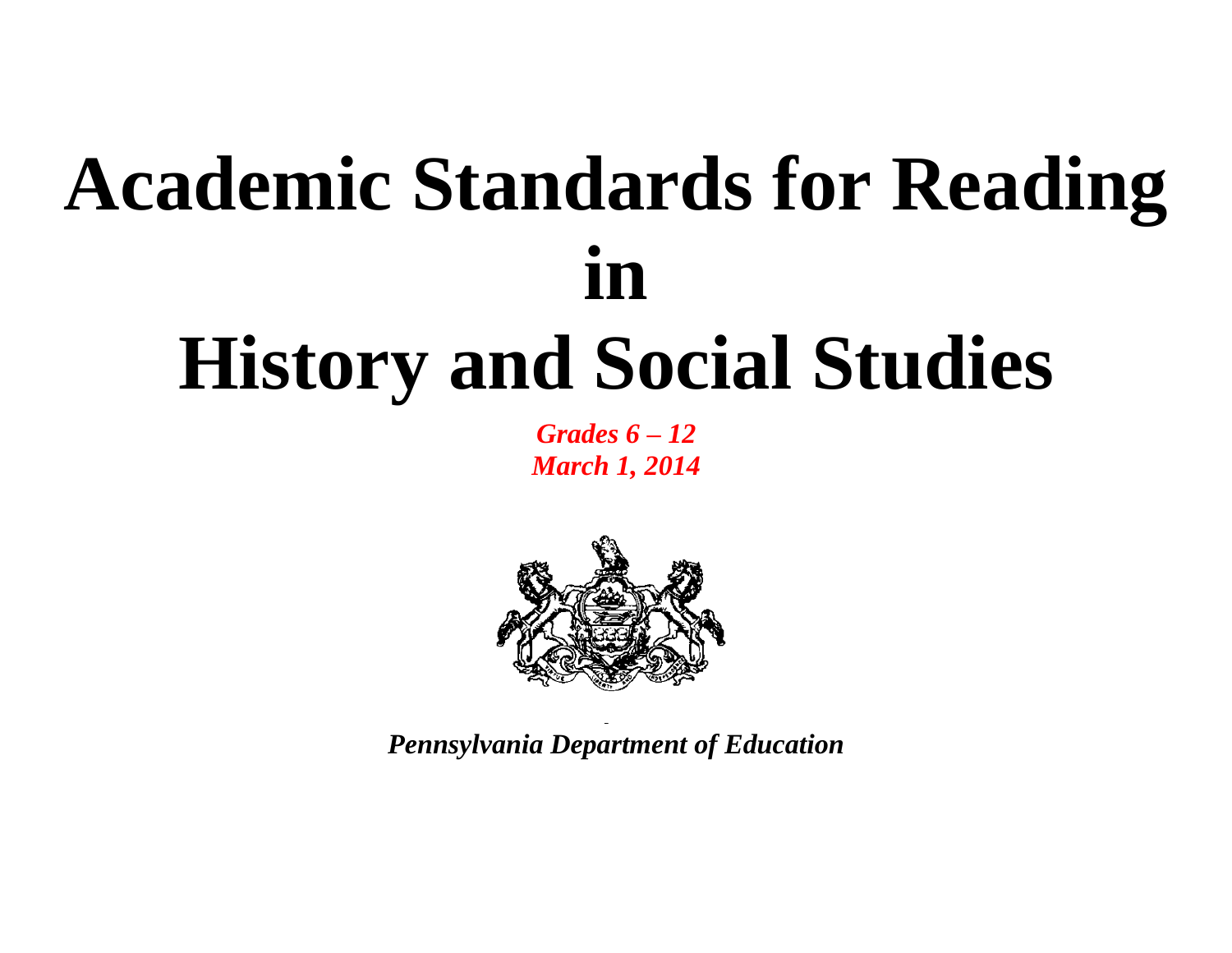## **VII. TABLE OF CONTENTS**

Reading ....................................................................................................................................................................................................................... 8.5

Students read, understand, and respond to informational text in the content area – with an emphasis on comprehension, vocabulary acquisition, and making connections among ideas and between texts with a focus on textual evidence.

- Key Ideas and Details
- Craft and Structure
- Integration of Knowledge and Ideas
- Range and Level of Complex Texts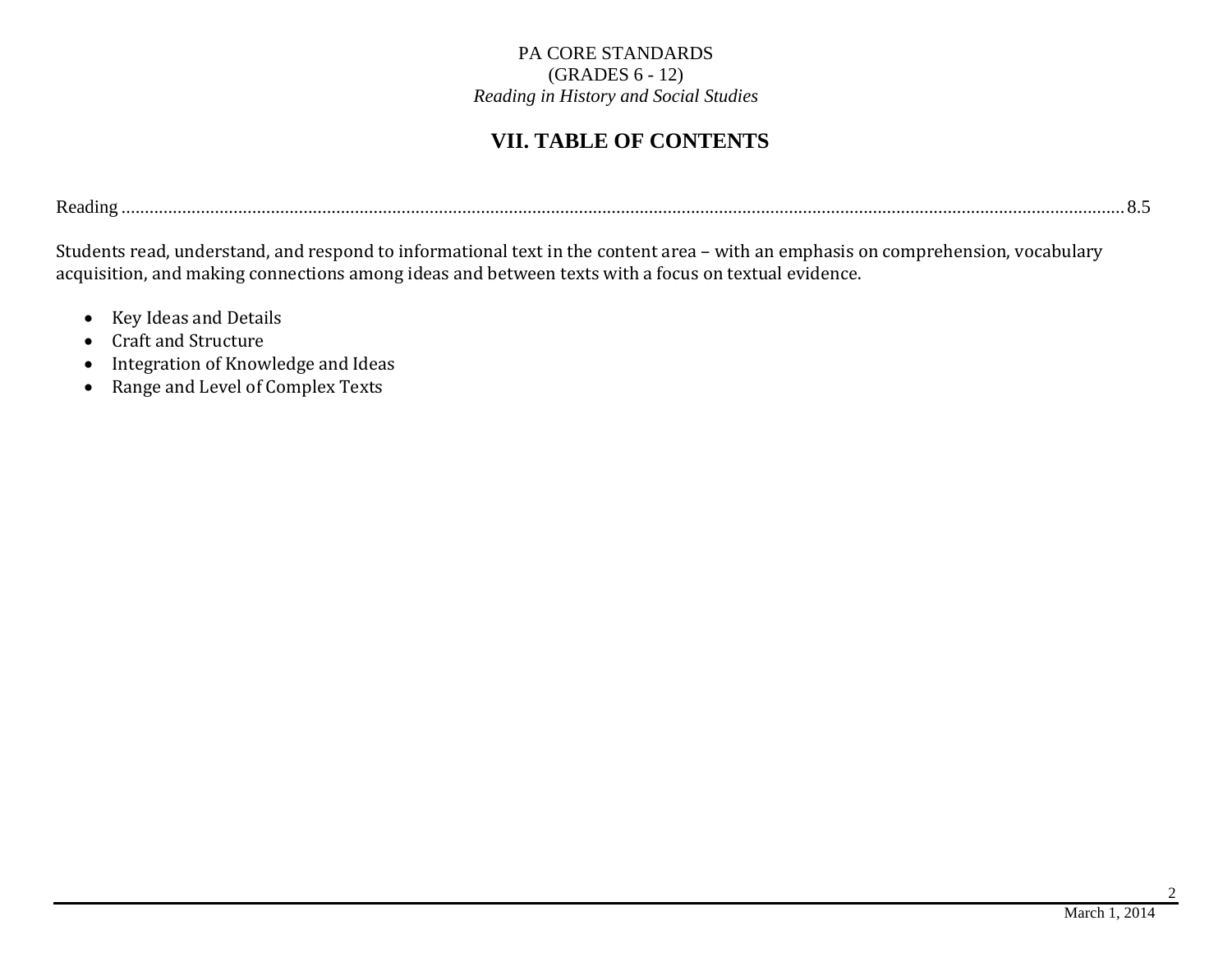### INTRODUCTION

These standards describe what students in the social studies classroom should know and be able to do with the English language in reading, grade 6 through 12. The standards provide the targets for instruction and student learning essential for success in all academic areas, not just language arts classrooms. Although the **standards are not a curriculum** or a prescribed series of activities, school entities will use them to develop a local school curriculum that will meet local students' needs.

The standards below begin at grade 6; standards for K–5 reading in history/social studies, science, and technical subjects are integrated into the K–5 Reading standards.

The English Language Arts Standards for History and Social Studies also provide parents and community members with information about what students should know and be able to do as they progress through the educational program and at graduation. With a clearly defined target provided by the standards, parents, students, educators and community members become partners in learning. Each standard implies an end of year goal – with the understanding that exceeding the standard is an even more desirable end goal.

Note: The PA Core Standards for Reading in History and Social Studies are an extension of the Academic Standards for History.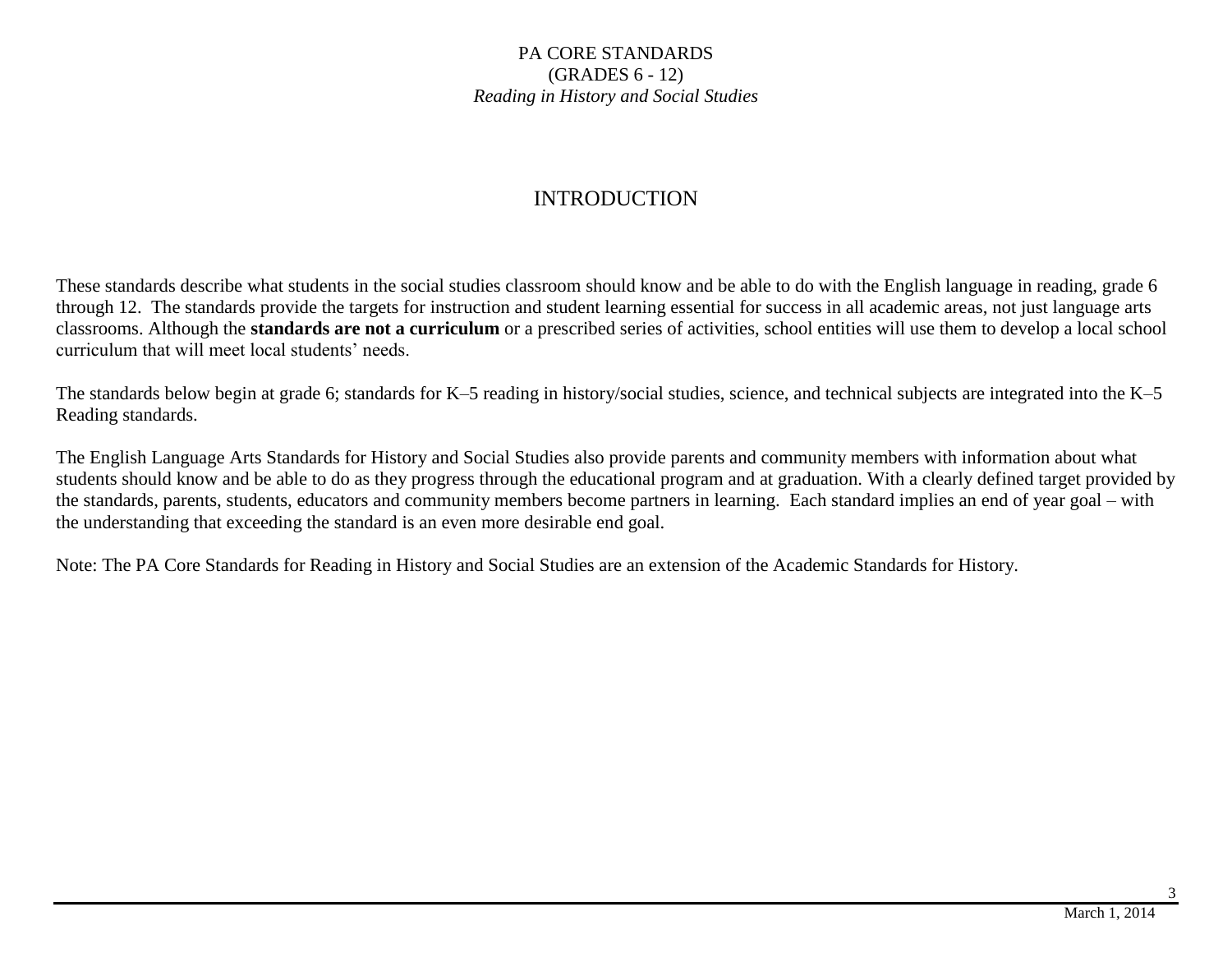|                                                                                                                                                                                    | 8.5                   | Reading Informational Text                                                                                                                                                                      |                                                                                                                                                                                                               |                                                                                                                                                                                                                                                                        |  |  |
|------------------------------------------------------------------------------------------------------------------------------------------------------------------------------------|-----------------------|-------------------------------------------------------------------------------------------------------------------------------------------------------------------------------------------------|---------------------------------------------------------------------------------------------------------------------------------------------------------------------------------------------------------------|------------------------------------------------------------------------------------------------------------------------------------------------------------------------------------------------------------------------------------------------------------------------|--|--|
| Students read, understand, and respond to informational text - with emphasis on comprehension, making connections among<br>ideas and between texts with focus on textual evidence. |                       |                                                                                                                                                                                                 |                                                                                                                                                                                                               |                                                                                                                                                                                                                                                                        |  |  |
|                                                                                                                                                                                    |                       | <b>GRADE 6-8</b>                                                                                                                                                                                | <b>GRADE 9-10</b>                                                                                                                                                                                             | <b>GRADE 11-12</b>                                                                                                                                                                                                                                                     |  |  |
|                                                                                                                                                                                    |                       | $CC.8.5.6-8.A.$<br>Cite specific textual evidence to support analysis<br>of primary and secondary sources.                                                                                      | $CC.8.5.9-10.A.$<br>Cite specific textual evidence to support analysis of<br>primary and secondary sources, attending to such<br>features as the date and origin of the information.                          | $CC.8.5.11-12.A.$<br>Cite specific textual evidence to support analysis of<br>primary and secondary sources, connecting insights<br>gained from specific details to an understanding of<br>the text as a whole.                                                        |  |  |
|                                                                                                                                                                                    | Key Ideas and Details | $CC.8.5.6 - 8.B.$<br>Determine the central ideas or information of a<br>primary or secondary source; provide an accurate<br>summary of the source distinct from prior<br>knowledge or opinions. | CC.8.5.9-10.B.<br>Determine the central ideas or information of a<br>primary or secondary source; provide an accurate<br>summary of how key events or ideas develop over<br>the course of the text.           | CC.8.5.11-12.B.<br>Determine the central ideas or information of a<br>primary or secondary source; provide an accurate<br>summary that makes clear the relationships among<br>the key details and ideas.                                                               |  |  |
|                                                                                                                                                                                    |                       | $CC.8.5.6-8.C.$<br>Identify key steps in a text's description of a<br>process related to history/social studies (e.g., how a<br>bill becomes law, how interest rates are raised or<br>lowered). | CC.8.5.9-10.C.<br>Analyze in detail a series of events described in a<br>text; determine whether earlier events caused later<br>ones or simply preceded them.                                                 | $CC.8.5.11-12.C.$<br>Evaluate various explanations for actions or events<br>and determine which explanation best accords with<br>textual evidence, acknowledging where the text<br>leaves matters uncertain.                                                           |  |  |
|                                                                                                                                                                                    |                       | CC.8.5.6-8.D.<br>Determine the meaning of words and phrases as<br>they are used in a text, including vocabulary<br>specific to domains related to history/social<br>studies.                    | CC.8.5.9-10.D.<br>Determine the meaning of words and phrases as<br>they are used in a text, including vocabulary<br>describing political, social, or economic aspects of<br>history/social science.           | CC.8.5.11-12.D.<br>Determine the meaning of words and phrases as<br>they are used in a text, including analyzing how an<br>author uses and refines the meaning of a key term<br>over the course of a text (e.g., how Madison defines<br>faction in Federalist No. 10). |  |  |
|                                                                                                                                                                                    | Craft and Structure   | CC.8.5.6-8.E.<br>Describe how a text presents information (e.g.,<br>sequentially, comparatively, causally).                                                                                     | CC.8.5.9-10.E.<br>Analyze how a text uses structure to emphasize key<br>points or advance an explanation or analysis.                                                                                         | CC.8.5.11-12.E.<br>Analyze in detail how a complex primary source is<br>structured, including how key sentences,<br>paragraphs, and larger portions of the text<br>contribute to the whole.                                                                            |  |  |
|                                                                                                                                                                                    |                       | $CC.8.5.6-8.F.$<br>Identify aspects of a text that reveal an author's<br>point of view or purpose (e.g., loaded language,<br>inclusion or avoidance of particular facts).                       | $CC.8.5.9-10.F.$<br>Compare the point of view of two or more authors<br>for how they treat the same or similar topics,<br>including which details they include and emphasize<br>in their respective accounts. | $CC.8.5.11-12.F.$<br>Evaluate authors' differing points of view on the<br>same historical event or issue by assessing the<br>authors' claims, reasoning, and evidence.                                                                                                 |  |  |